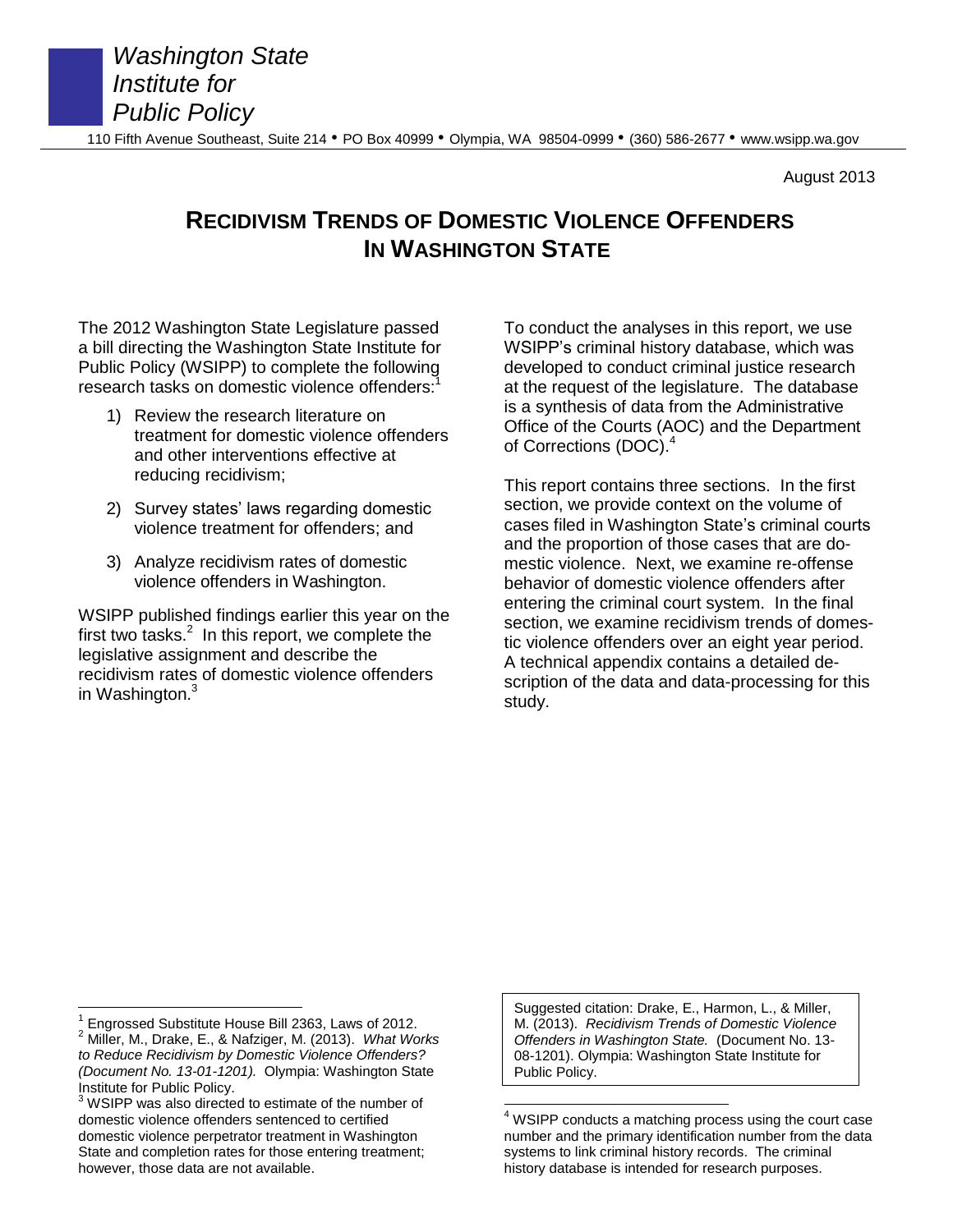## **I. Court Cases Filed in Washington State**

In this section, we examine the prevalence of cases filed in Washington's criminal courts and the proportion of those cases that involve domestic violence.<sup>5</sup> In Washington State, a prosecutor files cases in criminal court.

Exhibit 1 displays the number of cases filed in court by the fiscal year (FY) the case was filed. Nearly 2.4 million cases were filed in Washington State's criminal courts between FY 2001 and 2012.

Cases are categorized as either felony or misdemeanor based on the most serious offense associated with the case.<sup>6</sup> As shown in Exhibit 1, 78% of cases filed in Washington's criminal courts are misdemeanor offenses.

Current Washington State law defines domestic violence broadly—acts or threats of physical harm, sexual assault, or stalking by one household or family member against another household or family member.<sup>7</sup>

We can identify domestic violence offenses in WSIPP's criminal history database in two ways. First, offenses are classified as domestic violence when the description from the Revised Code of Washington (RCW) indicates it as such (e.g., domestic violence violation of a no contact order).

Second, an indicator in the database, provided by the AOC, is used to identify domestic violence offenses that are not specifically domestic violence by statute. For example, rape in the first degree is not specifically a domestic violence offense, but when coupled with the AOC indicator, the offense is counted as domestic violence.

|       | Felony  |     | <b>Misdemeanor</b> |     | <b>Total</b> |  |
|-------|---------|-----|--------------------|-----|--------------|--|
| FY    | N       | %   | N                  | ℅   | N            |  |
| 2001  | 39,746  | 21% | 147,476            | 79% | 187,222      |  |
| 2002  | 41,289  | 22% | 149,072            | 78% | 190,361      |  |
| 2003  | 41,912  | 21% | 157,899            | 79% | 199,811      |  |
| 2004  | 44,166  | 22% | 159,013            | 78% | 203,179      |  |
| 2005  | 45,877  | 22% | 158,185            | 78% | 204,062      |  |
| 2006  | 48,119  | 23% | 161,886            | 77% | 210,005      |  |
| 2007  | 49,748  | 24% | 161,412            | 76% | 211,160      |  |
| 2008  | 44,497  | 22% | 159,608            | 78% | 204,105      |  |
| 2009  | 41,211  | 21% | 156,935            | 79% | 198,146      |  |
| 2010  | 38,495  | 20% | 154,329            | 80% | 192,824      |  |
| 2011  | 40,147  | 21% | 150,726            | 79% | 190,873      |  |
| 2012  | 39,912  | 22% | 142,073            | 78% | 181,985      |  |
| Total | 515,119 | 22% | 1,858,614          | 78% | 2,373,733    |  |

#### *Exhibit 1* **Cases Filed in Washington State Criminal Courts**

Data source: WSIPP criminal history database

 $\overline{a}$ 

<sup>&</sup>lt;sup>5</sup> We include cases filed in Washington's District and Superior Courts.

Multiple charges or offenses can be associated with a criminal case filed in court.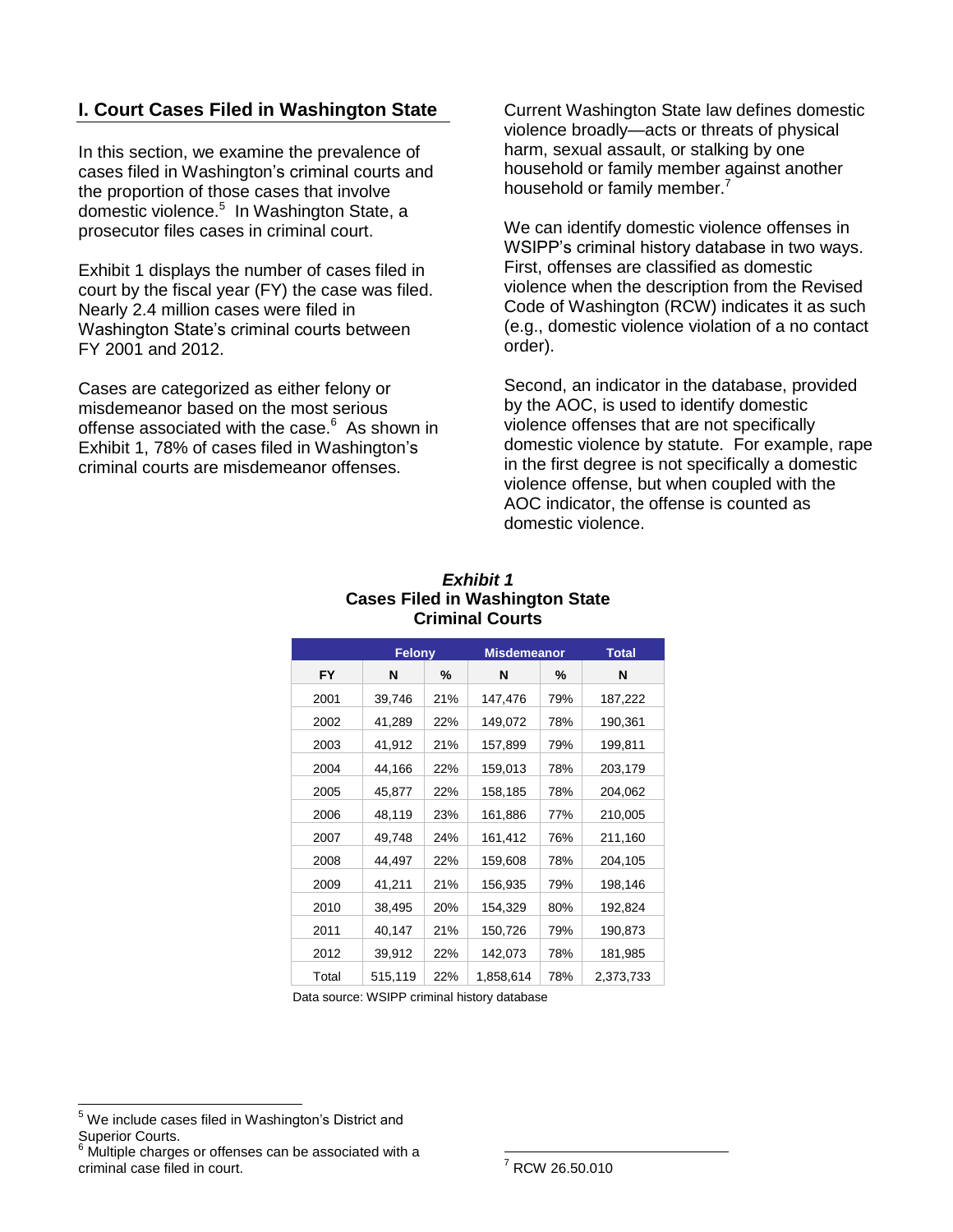For all cases filed in Washington State's criminal courts, we examined how many cases had at least one domestic violence charge associated with the case. As shown in Exhibit 2, approximately 20% of all misdemeanor cases include a domestic violence offense and 12% of all felony cases include a domestic violence offense.

Exhibit 3 displays the rate of cases filed per capita in Washington State. Since 2007, nondomestic violence filings have declined 20% and domestic violence filings have declined 12%. In 2012, there were 33 non-domestic violence cases filed in criminal court per 1,000 people and 6 domestic violence cases per 1,000 people.

|           | <b>DV</b> case |     | Felony<br><b>Non-DV case</b> |     | <b>DV</b> case |     | <b>Misdemeanor</b><br><b>Non-DV case</b> |     |
|-----------|----------------|-----|------------------------------|-----|----------------|-----|------------------------------------------|-----|
| <b>FY</b> | N              | %   | N                            | ℅   | N              | %   | N                                        | %   |
| 2001      | 4,293          | 11% | 35,453                       | 89% | 30,209         | 20% | 117,267                                  | 80% |
| 2002      | 4,592          | 11% | 36,697                       | 89% | 29,228         | 20% | 119,844                                  | 80% |
| 2003      | 4,972          | 12% | 36,940                       | 88% | 30,687         | 19% | 127,212                                  | 81% |
| 2004      | 5,415          | 12% | 38,751                       | 88% | 32,125         | 20% | 126,888                                  | 80% |
| 2005      | 6,046          | 13% | 39,831                       | 87% | 33,296         | 21% | 124,889                                  | 79% |
| 2006      | 6,235          | 13% | 41,884                       | 87% | 33,278         | 21% | 128,608                                  | 79% |
| 2007      | 5,397          | 11% | 44,351                       | 89% | 30,828         | 19% | 130,584                                  | 81% |
| 2008      | 5,342          | 12% | 39,155                       | 88% | 30,083         | 19% | 129,525                                  | 81% |
| 2009      | 5,359          | 13% | 35,852                       | 87% | 30,036         | 19% | 126,899                                  | 81% |
| 2010      | 5,453          | 14% | 33,042                       | 86% | 29,712         | 19% | 124,617                                  | 81% |
| 2011      | 5,418          | 13% | 34,729                       | 87% | 29,675         | 20% | 121,051                                  | 80% |
| 2012      | 5,338          | 13% | 34,574                       | 87% | 28,396         | 20% | 113,677                                  | 80% |
| Total     | 63,860         | 12% | 451,259                      | 88% | 367,553        | 20% | 1,491,061                                | 80% |

#### *Exhibit 2* **Percent of Court Cases Filed in Washington State By Domestic Violence (DV) or Non-Domestic Violence**

Data source: WSIPP criminal history database





Data source: WSIPP criminal history database & Office of Financial Management population data.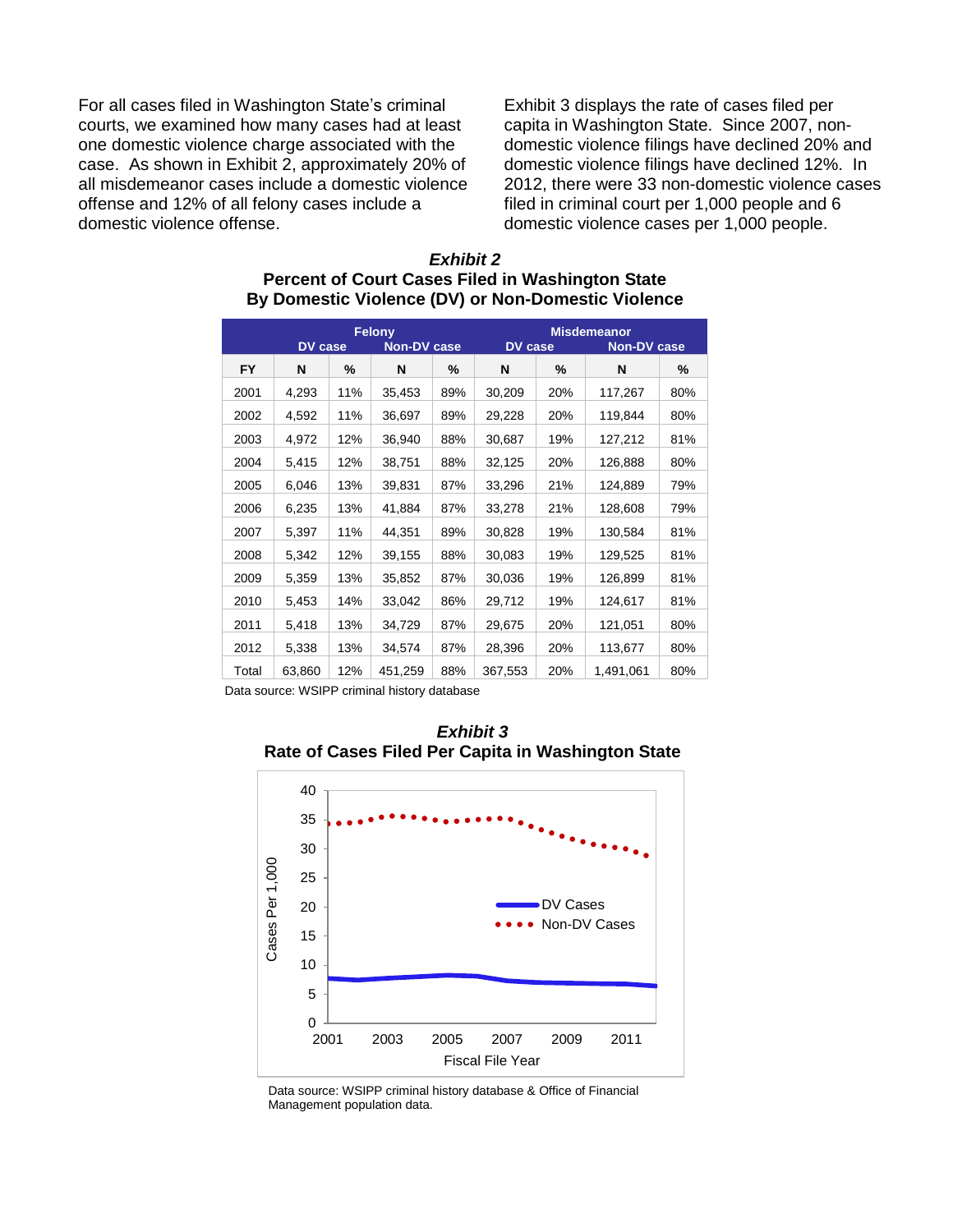## **II. Domestic Violence Offenders Compared to Other Offenders**

This section of the report examines the profile of domestic violence offenders compared with other offenders. We describe offender characteristics such as criminal history and demographics upon entry into the court system.

For simplicity, we select a single cohort of offenders—FY 2008—resulting in a total of 155,380 offenders. 8 Additionally, this is the most recent cohort available while allowing a 36-month recidivism follow-up period for offenders who are at-risk in the community. Cases are grouped into three categories:

1) Current domestic violence offender offenders with a current domestic violence offense, but no domestic violence in their prior criminal history.

- 2) Current or prior domestic violence offender—offenders who had a current domestic violence charge or a domestic violence charge in their criminal history.
- 3) All other offenders—any remaining offenders who did not have a current or prior domestic violence offence.

## *Offender Characteristics*

Displayed in Exhibit 4 are the characteristics of the FY 2008 cohort. Domestic violence offenders have more criminal history compared with all other offenders (when measured as felonies or misdemeanors). We also find that domestic violence offenders have more violent and assault charges than non-domestic violence offenders. Domestic violence offenders are more likely to be classified as higher risk to reoffend for violent crimes.<sup>9</sup>

|                                    | <b>Current DV</b><br>offender | <b>Current or prior</b><br><b>DV</b> offender | All other<br><b>offenders</b><br>(non-DV) |
|------------------------------------|-------------------------------|-----------------------------------------------|-------------------------------------------|
| Number                             | 24,698                        | 52,654                                        | 102,726                                   |
| Criminal History (average)         |                               |                                               |                                           |
| Total prior and current charges    | 5.52                          | 8.25                                          | 3.92                                      |
| Felony charges                     | 1.30                          | 2.15                                          | 1.02                                      |
| Felony property charges            | 0.49                          | 0.88                                          | 0.47                                      |
| Violent felony charges             | 0.54                          | 0.72                                          | 0.21                                      |
| Misdemeanor charges                | 4.22                          | 6.09                                          | 2.91                                      |
| Misdemeanor assault charges        | 2.15                          | 2.51                                          | 0.35                                      |
| Misdemeanor violent charges        | 2.25                          | 2.68                                          | 0.47                                      |
| Offender Characteristics (average) |                               |                                               |                                           |
| Age at file date                   | 35.6                          | 36.2                                          | 34.7                                      |
| White                              | 78%                           | 79%                                           | 77%                                       |
| <b>Black</b>                       | 9%                            | 10%                                           | 9%                                        |
| Native                             | 2%                            | 3%                                            | 2%                                        |
| Risk classification (average)      |                               |                                               |                                           |
| Low                                | 48%                           | 39%                                           | 55%                                       |
| Moderate                           | 20%                           | 20%                                           | 23%                                       |
| High non-violent                   | 5%                            | 11%                                           | 8%                                        |
| High violent                       | 16%                           | 24%                                           | 6%                                        |

#### *Exhibit 4* **Characteristics of Fiscal Year 2008 Cohort**

Data source: WSIPP criminal history database

 $\overline{\phantom{a}}$ 

 $8$  Because offenders may have more than one case in a year, the number of offenders in the FY 2008 cohort is less than the number of cases as indicated in Exhibit 1. See the technical appendix for more details.

 9 Barnoski, R. & Drake, E. (2007). *Washington's Offender Accountability Act: Department of Corrections' static risk instrument.* (Document No. 07-03-1201) Olympia: Washington State Institute for Public Policy.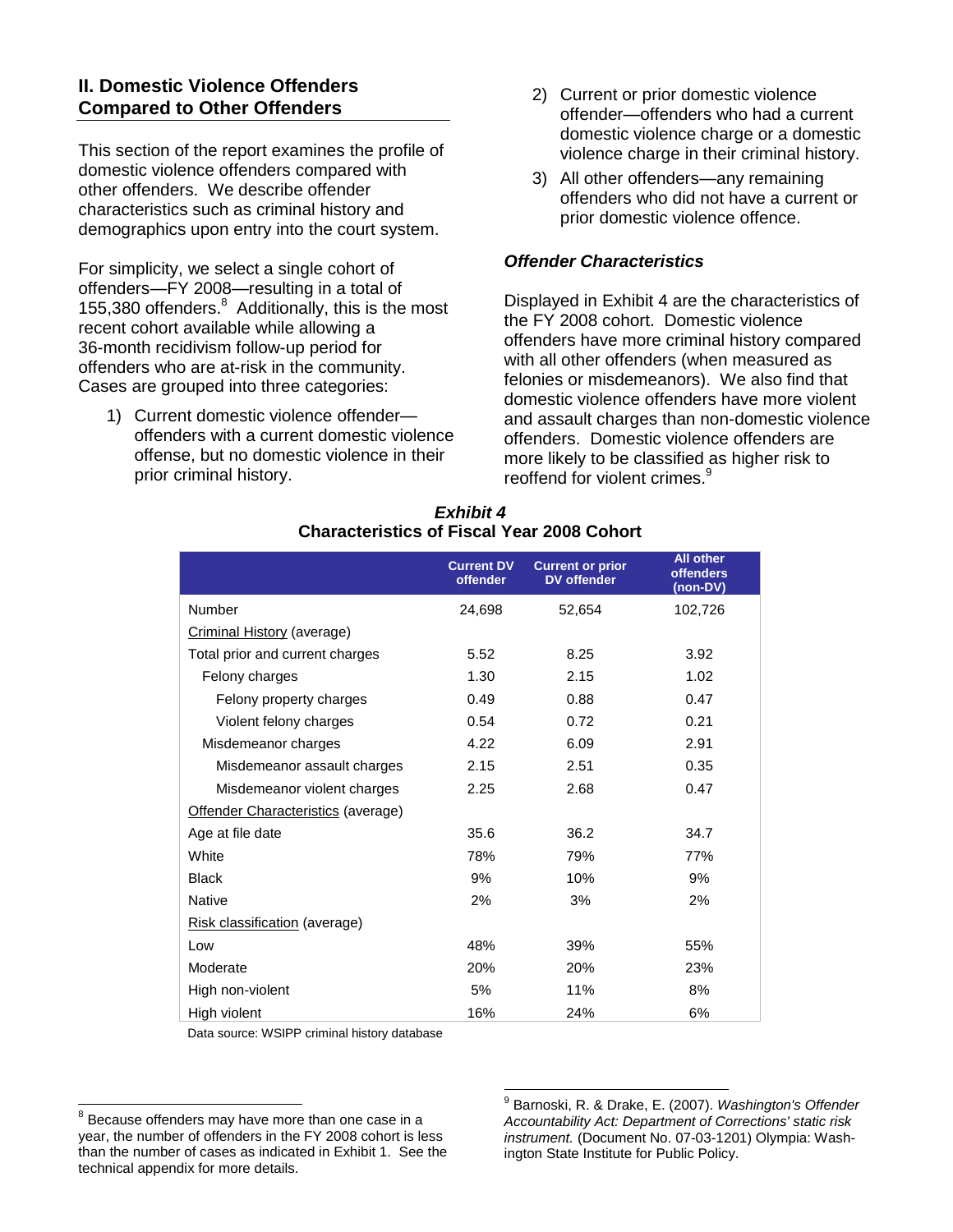## *Recidivism*

Exhibit 5 displays the results of the recidivism measures (see sidebar, "Measuring Recidivism" for a description of the measures used in this report). Section 1 of Exhibit 5 shows recidivism measures for charges. Section 2 of Exhibit 5 shows the recidivism measures for convictions.

For example, 44% of current DV offenders were charged with a felony or misdemeanor offense during the 36-month follow-up period compared with 36% of non-dv offenders.

### *Exhibit 5* **Recidivism Rates for the 2008 Cohort**

|                                 | <b>Current DV</b><br>offender | <b>Current or</b><br>prior DV<br>offender | <b>Non-DV</b><br>(All other)<br><b>offenders</b> |  |
|---------------------------------|-------------------------------|-------------------------------------------|--------------------------------------------------|--|
| <b>Recidivism Measure</b>       |                               |                                           |                                                  |  |
| 1) Charges                      |                               |                                           |                                                  |  |
| a) All offenses (DV and non DV) |                               |                                           |                                                  |  |
| Any (felony or mis.)            | 44%                           | 52%                                       | 36%                                              |  |
| Felony                          | 17%                           | 23%                                       | 13%                                              |  |
| Violent felony                  | 10%                           | 12%                                       | 4%                                               |  |
| Misdemeanor                     | 28%                           | 29%                                       | 23%                                              |  |
| b) DV offenses only             |                               |                                           |                                                  |  |
| Any (felony or mis.)            | 25%                           | 24%                                       | 6%                                               |  |
| Felony                          | 7%                            | 6%                                        | 1%                                               |  |
| Violent felony                  | 6%                            | 6%                                        | 1%                                               |  |
| Misdemeanor                     | 19%                           | 18%                                       | 5%                                               |  |
| 2) Convictions                  |                               |                                           |                                                  |  |
| a) All offenses (DV and non DV) |                               |                                           |                                                  |  |
| Any (felony or mis.)            | 36%                           | 44%                                       | 30%                                              |  |
| Felony                          | 12%                           | 17%                                       | 9%                                               |  |
| Violent felony                  | 7%                            | 7%                                        | 3%                                               |  |
| Misdemeanor                     | 24%                           | 28%                                       | 20%                                              |  |
| b) DV offenses only             |                               |                                           |                                                  |  |
| Any (felony or mis.)            | 18%                           | 17%                                       | 4%                                               |  |
| Felony                          | 4%                            | 4%                                        | 4%                                               |  |
| Violent felony                  | 4%                            | 3%                                        | 0.4%                                             |  |
| Misdemeanor                     | 14%                           | 13%                                       | 3%                                               |  |
| Number in group                 | 22,288                        | 45,184                                    | 87,624                                           |  |

Data source: WSIPP criminal history database

#Not all offenders were at-risk in the community long enough to calculate 36-month recidivism rates; thus, the number in group does not match the number on Exhibit 4. The numbers for the recidivism measures using charges is different from the recidivism measures using convictions due to adjudication processing time. See technical appendix for details.

#### **Measuring Recidivism**

Recidivism is defined as any offense committed after release to the community that results in a Washington State court legal action.<sup>#</sup> The followup period for this study is 36-months after becoming "at-risk"—the date the offender is released into the community.

We examine the following recidivism categories:

- Any recidivism (felonies or misdemeanors)
- Felonies (all felonies, including violent)
- Violent felonies (only)

For this report, we analyze both charges filed in court and charges resulting in a conviction.<sup>##</sup> In addition, we examine all offenses; that is, domestic violence and non-domestic violence offenses. We also examine domestic violence offenses only. In total, there are 16 different measures of recidivism.

# Barnoski, R. (1997). *Standards for improving research effectiveness in adult and juvenile justice*. (Document No. 97-12- 1201). Olympia: Washington State Institute for Public Policy.

## Typically, WSIPP measures convictions for recidivism and does not examine charges. Feedback from treatment providers in the domestic violence community, however, indicates that arrests or charges may be better measures for domestic violence offenders because victims of domestic violence may be less likely to pursue charges. Thus, we chose to report charges as well as convictions for this study. Additionally, we reported domestic violence measures of recidivism as well as all offenses (including domestic violence).

Findings from our analysis of the 2008 cohort indicate that:

- **Any recidivism:** Domestic violence offenders have higher rates of recidivism than non-domestic violence offenders. For example, for offenders with a current domestic violence offense, 36% were convicted for a new felony or misdemeanor within 36-months compared to 30% of non-domestic violence offenders.
- **Domestic violence recidivism:** Domestic violence offenders have higher rates of domestic violence recidivism than non-domestic violence offenders. For example, for offenders with a current domestic violence offense, 18% were convicted for a new domestic violence felony or misdemeanor within 36-months compared to 4% of non-domestic violence offenders.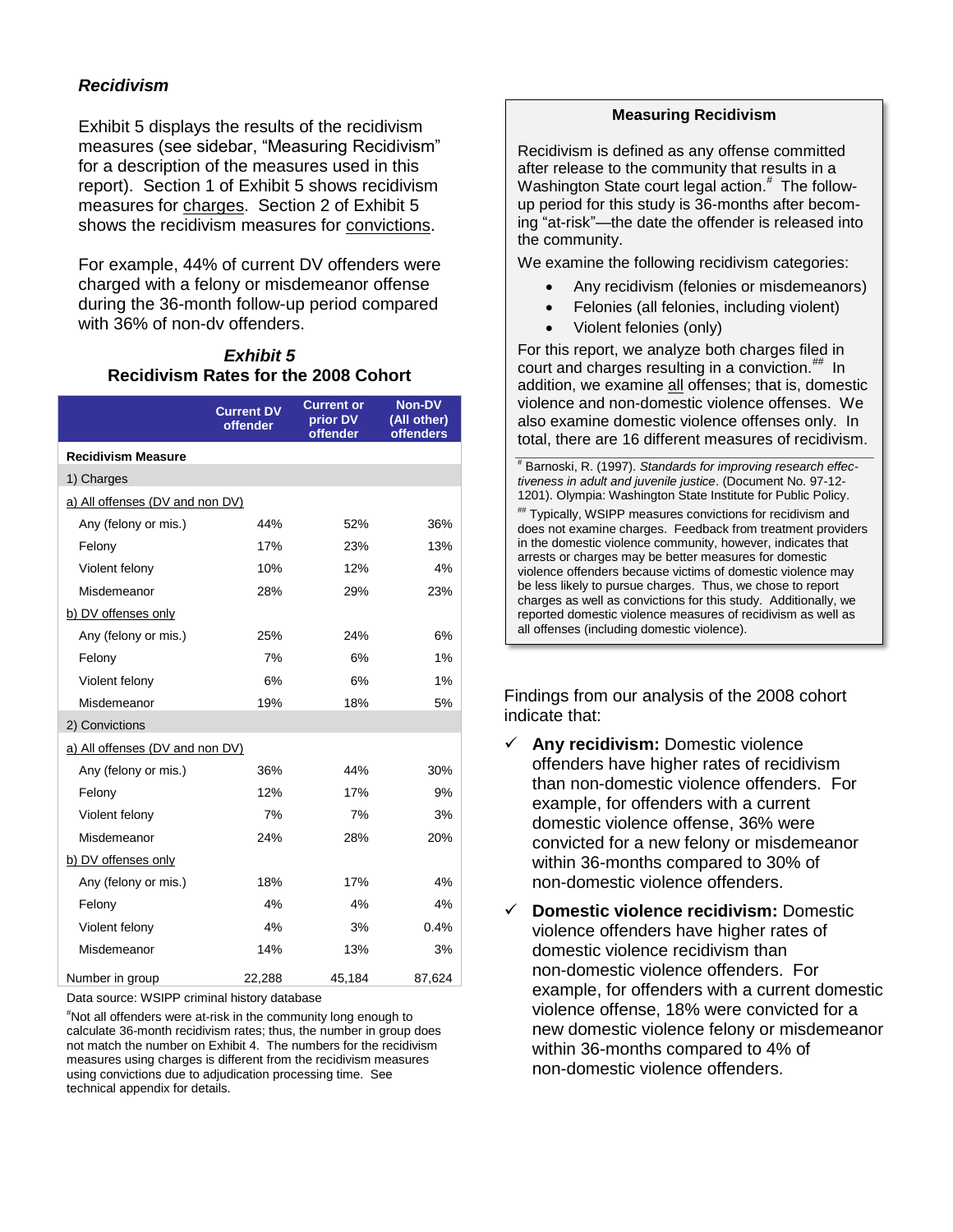## **III. Recidivism Trends**

For this section of the report, we examine the longer-term recidivism trends—changes in recidivism rates over time—of domestic violence offenders.<sup>10</sup>

Data are presented for eight years of offenders from FY 2001 through FY 2008. Each year includes all offenders who became "at-risk" for recidivism in the community during that fiscal year.

We use the same procedures as described in the sidebar, "Measuring Recidivism." We analyzed recidivism trends for offenders who were charged with a current domestic violence offense and for offenders who did not have a current domestic violence offense.<sup>11</sup>

Exhibit 6 displays the results of eight different measures of recidivism. A summary of the findings include:

- $\checkmark$  All of the eight recidivism measures indicate that recidivism rates have been relatively stable over time with the exception of felony recidivism.
- $\checkmark$  All of the eight recidivism measures indicate that domestic violence offenders have consistently higher recidivism rates than all other offenders.

 $\overline{a}$  $10$  The approach to the recidivism analysis in Section III is different than Section II. See technical appendix for details.  $11$  We also analyzed convictions; however, the overall trend of the conviction measure was not substantively different from charges. Thus, we only display charges in Exhibit 6.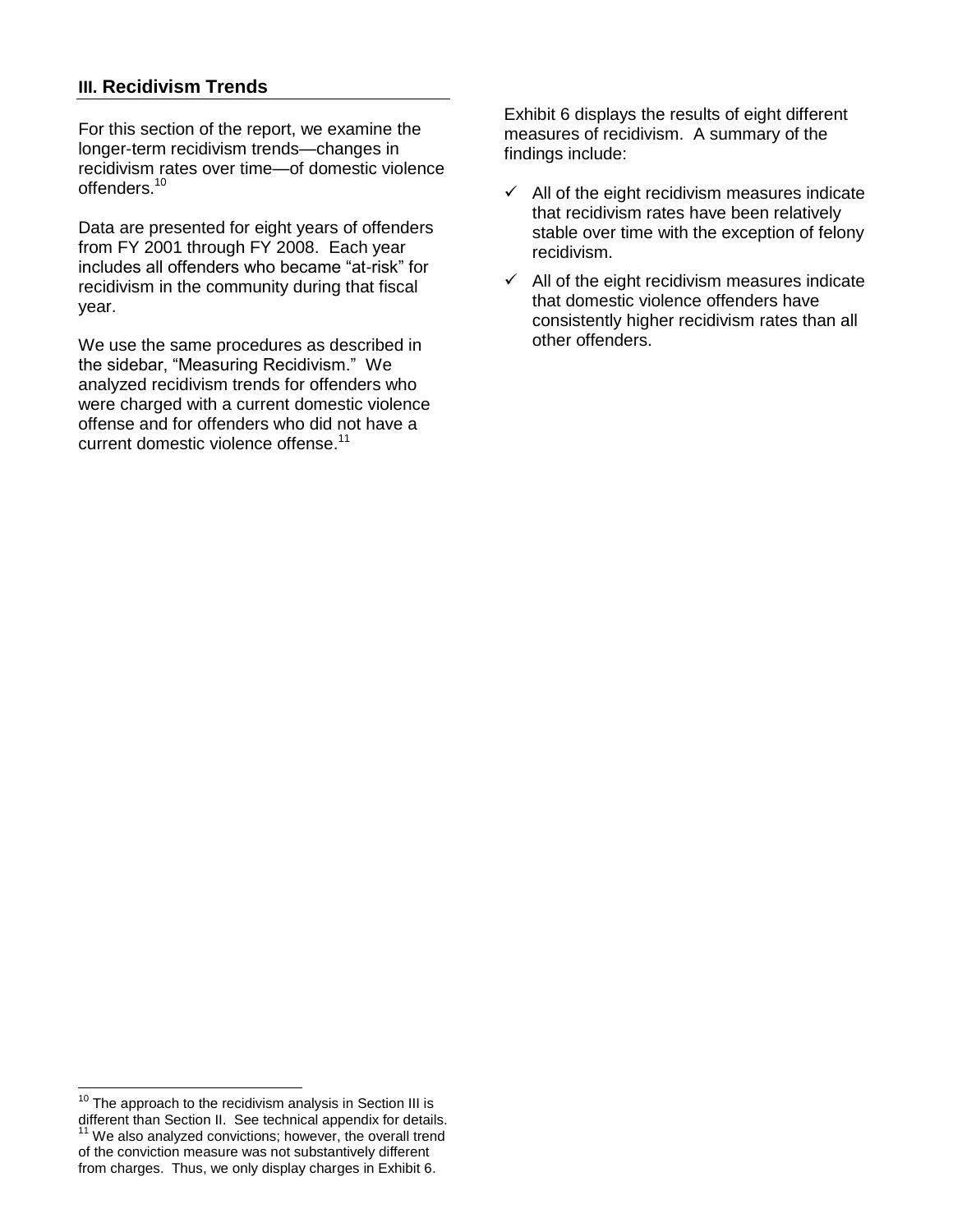#### *Exhibit 6 Recidivism Trends*



0%

2001 2002 2003 2004 2005 2006 2007 2008

 $\bullet\bullet\bullet\bullet\bullet\bullet\bullet$ 

10%

20%

30%

40%

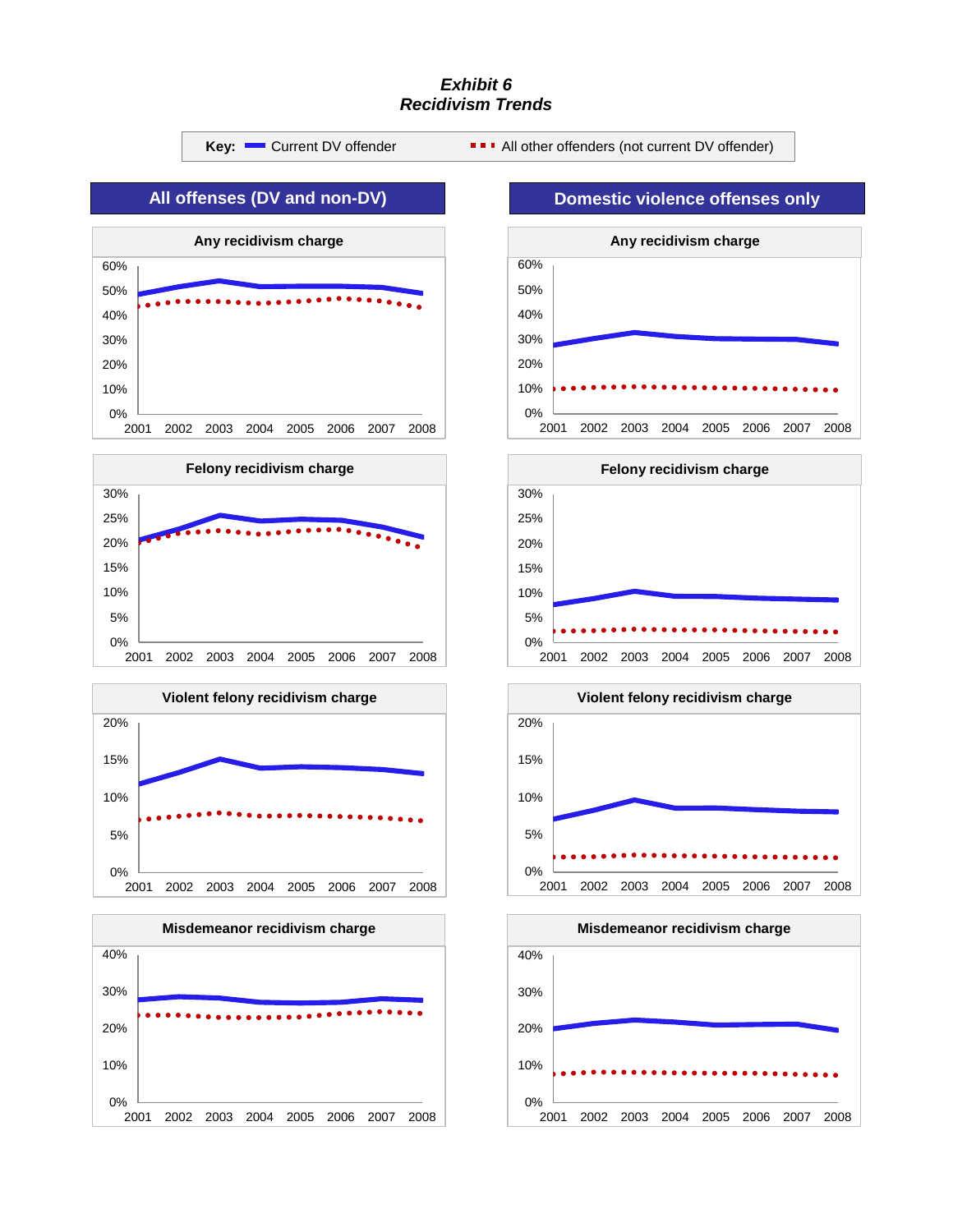#### **Technical Appendix: Study group selection, data processing, and definitions**

The Washington State Institute for Public Policy (WSIPP) has a criminal history database which is a synthesis of criminal charge information for individuals. The database was developed using data from the Administrative Office of the Courts (AOC) and the Department of Corrections (DOC) with the intent to conduct legislatively mandated research in a timely fashion. This comprehensive database can be used to determine an offender's criminal history or to calculate recidivism. We used this database to select the study groups and to analyze criminal history and recidivism trends for this report.

**Case selection criteria.** We included offenders with felony or misdemeanor criminal cases filed in Washington State's superior and district courts. Offenders under the age of 18 at the time of the offense were excluded from the analysis.

**Domestic violence.** Domestic violence was determined in two ways. First, if the offense description from the Revised Code of Washington indicated that the offense was domestic violence (e.g., violation of a domestic violence protection order); the offense was classified as domestic violence. We also relied on a field in our database provided by the AOC which indicates whether or not an offense is domestic violence.

**Criminal history and static risk assessment.** Any offense charged in district or superior court prior to the offender's current case is calculated as prior criminal history. This includes adult and juvenile offenses as well as misdemeanor and felony offenses. The static risk calculations in this report are based on the assessment used by the DOC.<sup>12</sup> Since the static risk assessment is based on criminal history and demographics, we have the ability to estimate an offender's risk assessment at any point in time using WSIPP's criminal history database. The static risk assessment counts the total number of prior adjudications (convictions).

Recidivism. The legislature directed WSIPP to develop a standard protocol to define recidivism.<sup>13</sup> For this report, we follow those same procedures and define recidivism as any offense committed after release to the community that resulted in a Washington State court legal action. The follow-up period is 36-months from the time the offender was "at-risk" in the community—the date an offender was in the community with the potential to re-offend. In addition to this follow-up period, time is needed to allow an offense to be processed in the criminal justice system. The criminal justice process includes the time period between the date recorded for the commission of a subsequent offense and the resulting conviction of that offense. In our previous report, we found that a12-month adjudication period is adequate for adult offenders.

Typically, the at-risk date is the adjudication date. If the offender had multiple adjudication dates associated with a case, the first adjudication date was used as the at-risk date. District courts do not provide an adjudication date; thus, the disposition date was used as the at-risk date. When the adjudication and disposition dates were not available, the file date was used as the at-risk date.

When data from DOC indicated the offender was in prison, we adjusted the at-risk date to reflect the release date from prison. If the offender was sent to jail and subsequently to community supervision with DOC, the at-risk date was adjusted to account for time served in jail. It is important to note that we adjusted the at-risk date for offenders who served time in jail only for those offenders under the jurisdiction of DOC because we do not have the necessary jail data from the Jail Booking and Reporting System (JBRS) to determine time in jail for non-DOC offenders.

For this report, we analyzed both charges filed in court and charges resulting in a conviction. We analyzed any recidivism (felonies or misdemeanors), felonies only, and violent felonies only (see Exhibit A1). We examined all offenses (including domestic violence and non-domestic violence offenses) and domestic violence offenses only as defined above.

**Recidivism analyses in this report.** We examine domestic violence recidivism using two approaches. First, in Section II of this report, we provide a "cohort" analysis with the purpose of investigating what happens to domestic violence offenders once they enter into the court system by examining their re-offense behavior. For this analysis, we selected a cohort of offenders who had cases filed in Fiscal Year 2008. Offenders are only counted in the cohort once. That is, there are no duplicate persons. This is the most recent cohort available while allowing a 36-month recidivism follow-up period for offenders who are at-risk in the community. This analysis allows us to examine the criminal history of the cohort as well as how many offenders recidivate and for what kinds of offenses.

In the second recidivism approach in Section III of this report (Recidivism Trends), index cases are selected based on the at-risk-date as opposed to the file date for the cohort analysis in Section II. An offender can enter into the analysis multiple times if they have multiple criminal justice system events and multiple at-risk dates over time. The purpose of this analysis is to examine longer-term recidivism patterns for offenders who are charged with domestic violence offenses.

 $\overline{a}$ <sup>12</sup> Barnoski, R. & Drake, E. (2007). *Washington's Offender Accountability Act: Department of Corrections' Static Risk Instrument.*

<sup>(</sup>Document No. 07-03-1201). Olympia: Washington State Institute for Public Policy.<br><sup>13</sup> Barnoski, R. (1997). *Standards for Improving Research Effectiveness in Adult and Juvenile Justice.* (Document No. 97-12-1201). Olympia Washington State Institute for Public Policy.